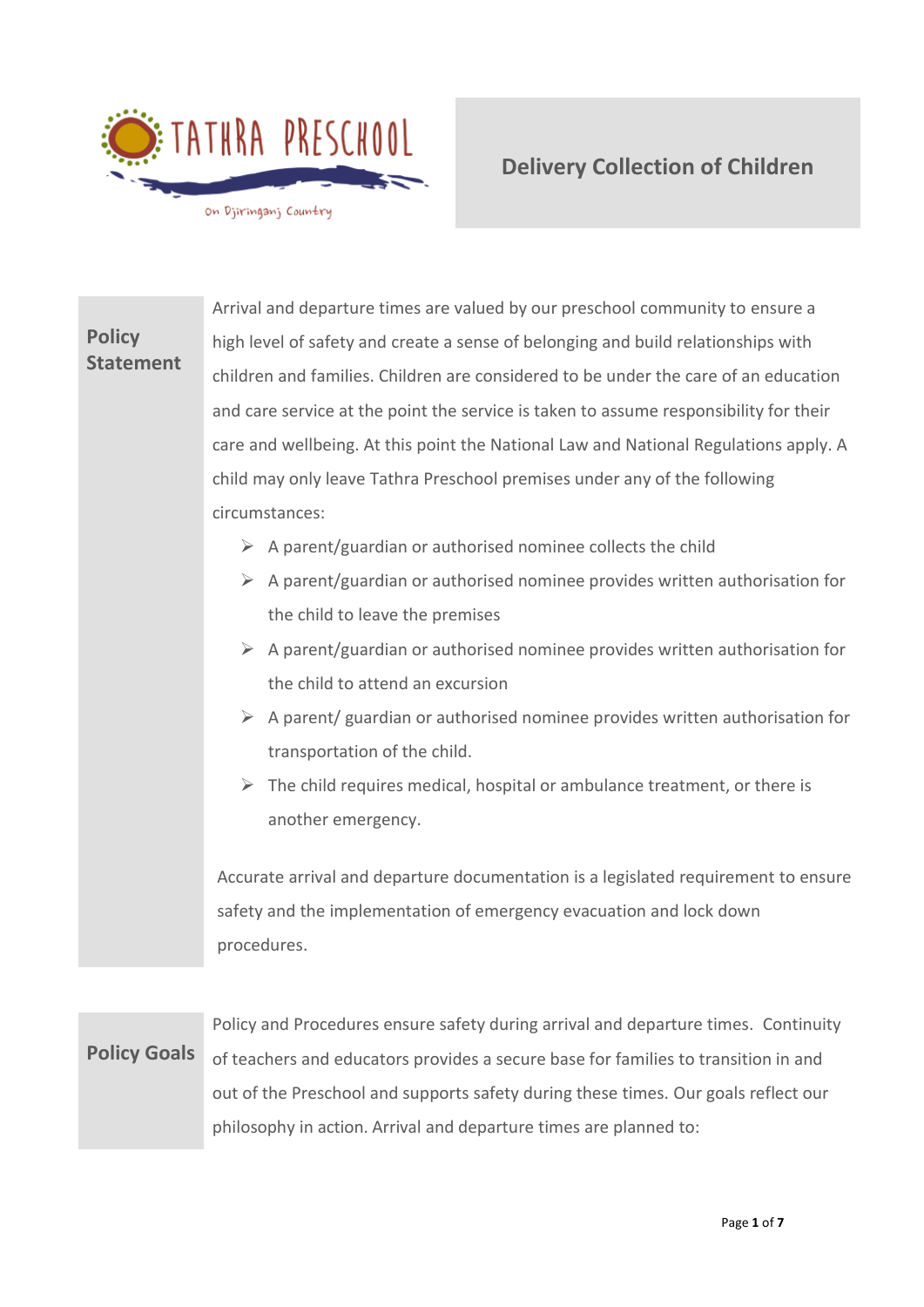- ➢ Ensure safe arrival and departure of children at Tathra Preschool including the completion of all Statutory documentation.
- ➢ Promote a smooth transition between home and preschool.
- $\triangleright$  Build relationships with children and families.
- ➢ Support each child's well-being and create a sense of belonging for children and families.
- ➢ Ensure children and families feel safe, secure and supported.
- $\triangleright$  Ensure completion of the required records and confirms the child's absence or presence at the Preschool. This will ensure a child's arrival and departure at the service continues their safe care and custody and that the preschool is meeting its duty of care obligations under the law.
- ➢ Maintain accurate records of child attendance to ensure that there is a record of the children being cared for or educated by Tathra Preschool and that correct child /staff ration are met.

# **Strategies: How will it be done?**

### **Attendance Sheet**

A record of attendance, kept at the Preschool includes:

- Date.
- The full name of each child booked to attend for that day
- Arrival and departure times; and
- Signature of the person who delivers and collects the child or the nominated supervisor or educator.

### **Attendance and Enrolment Record**

The approved provider of Tathra Preschool must ensure that a record of attendance is kept for the Preschool that:

• Records the full name of each child attending the service; and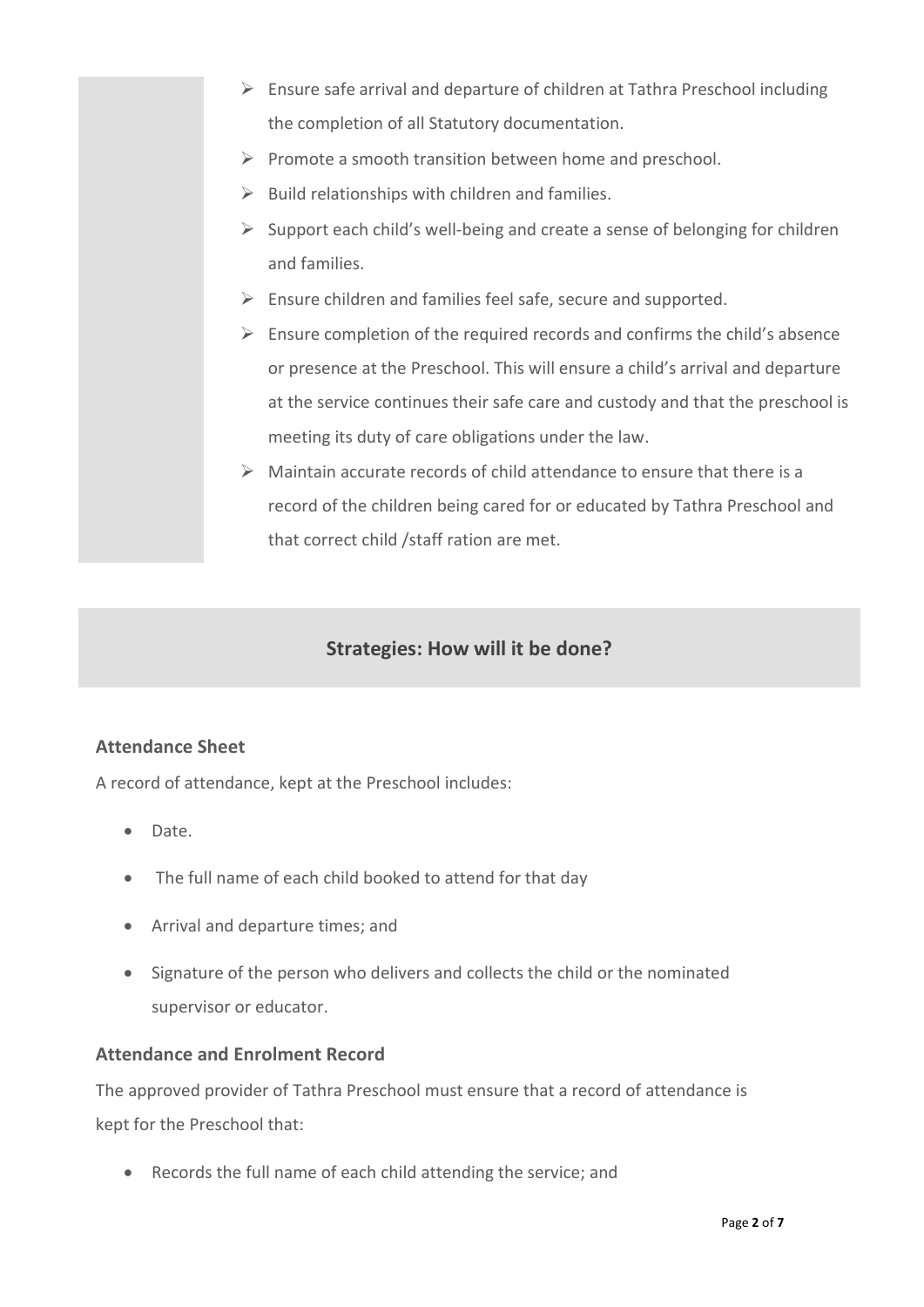- Records the date and time each child arrives and departs; and
- Is signed by one of the following persons at the time that the child arrives and departs:

» the person who delivers the child to the education and care service premises or collects the child from the education and care service premises; » a nominated supervisor or an educator.

(Education and Care Services National Regulations, Chapter 4, Part 4.7, Division 1 Subdivision 1)

#### **Review of the Attendance Sheet**

- $\triangleright$  Staff will regularly review the attendance sheet to ensure its accuracy at all times
- $\triangleright$  In instances when a parent or authorised nominee has not signed the child in, a staff member will sign that the child is in attendance.
- $\triangleright$  Prior to closing the Preschool, two staff members must verify all children have been signed out of the Preschool. If a child is not signed out, educators/staff members will check all areas of the Preschool and look for clues such as bags remaining in lockers, to ensure no child remains. This will be recorded in the Attendance Sheet.

#### **Authorised Nominees**

- $\triangleright$  On enrolment parents/guardians are to provide the names of two people who are authorised nominees for the purpose of collecting their child/ren from the Preschool.
- ➢ Authorised Nominees will be required to show photo ID to educators prior to collecting and signing out child/ren.
- $\triangleright$  Staff members are to check the name on the photo ID against the list of approved persons to collect a child and sign the roll in completion. A person is not allowed to collect a child if they do not have ID, or if the ID does not match the authorisation list.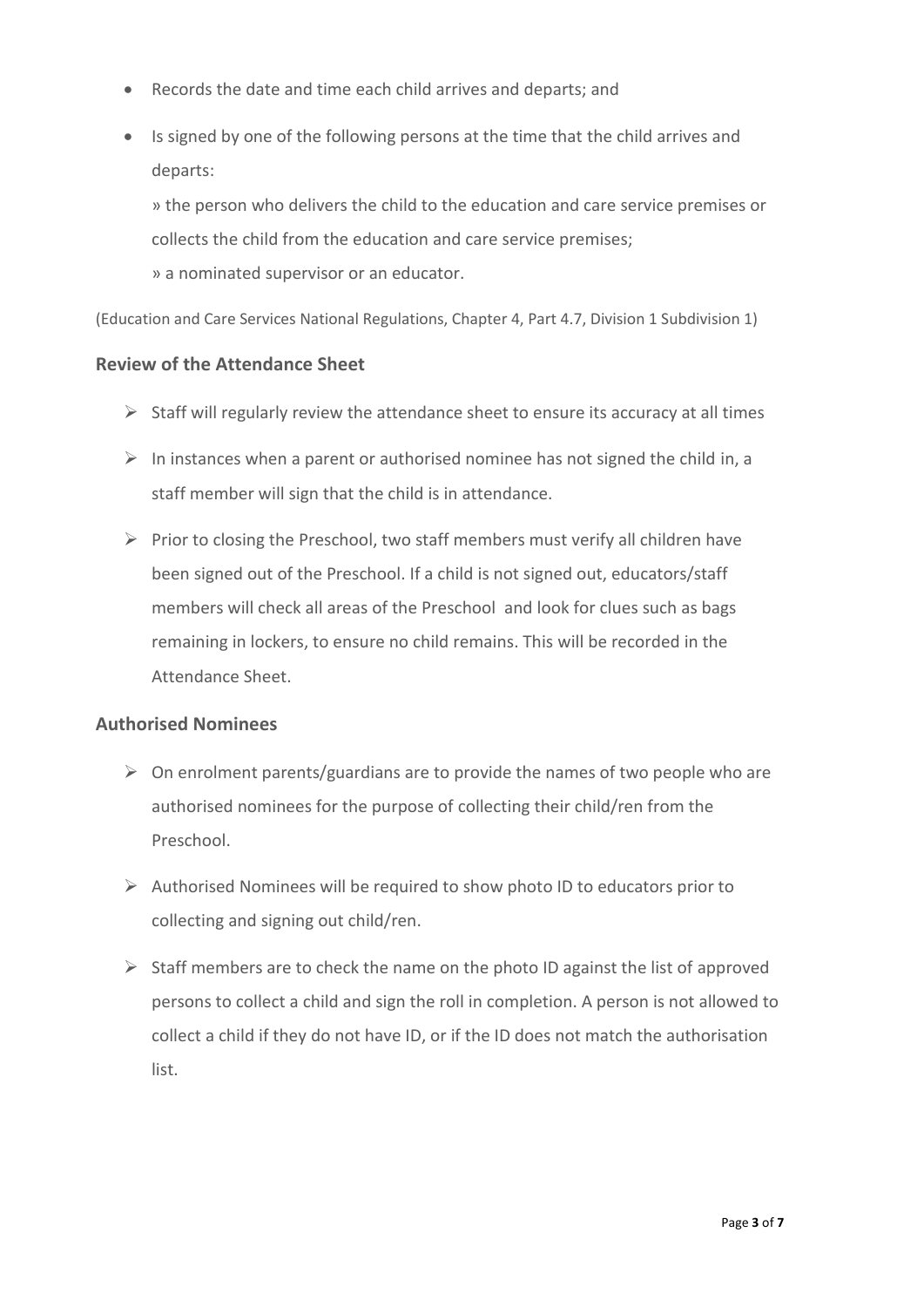$\triangleright$  If the educator cannot confirm that the person trying to collect the child is authorised to collect the child, the child's parents will be contacted immediately.

**Please note**: Both parents have lawful authority of their children and are consequently permitted to remove children from the Preschool s' care unless a Magistrates Court or Family Law Court make different orders prohibiting contact with the child. Court orders must be provided to the Preschool and will be stored with the child's enrolment information.

### **Concerns for the Safety, Health and Wellbeing of Children**

Educators and staff will always act in the interest of safety for the child, themselves and other children in the care and education service. If staff members are concerned for the safety of a child or do not consider that a person is in a fit state to take responsibility for a child, they will exercise their duty of care by not allowing the child to be removed from the Preschool by that person. In this circumstance, staff will contact an authorised nominee to collect the child.

Situations when this may occur include:

- When a parent or other person who is authorised to collect the child seems to be ill or affected by drugs or alcohol and does not appear to be able to safely care for the child.
- When a young person who is authorised to collect the child, for example a sibling, is under 16 years.

Staff will immediately refer to the Child Protection Policy and implement the appropriate strategies.

# **Role and Responsibilities**

### **Approved Provider will**

 $\triangleright$  Ensure the Preschool operates in line with the Education and Care Services National Law and National Regulations with regard to the delivery and collection of children at all times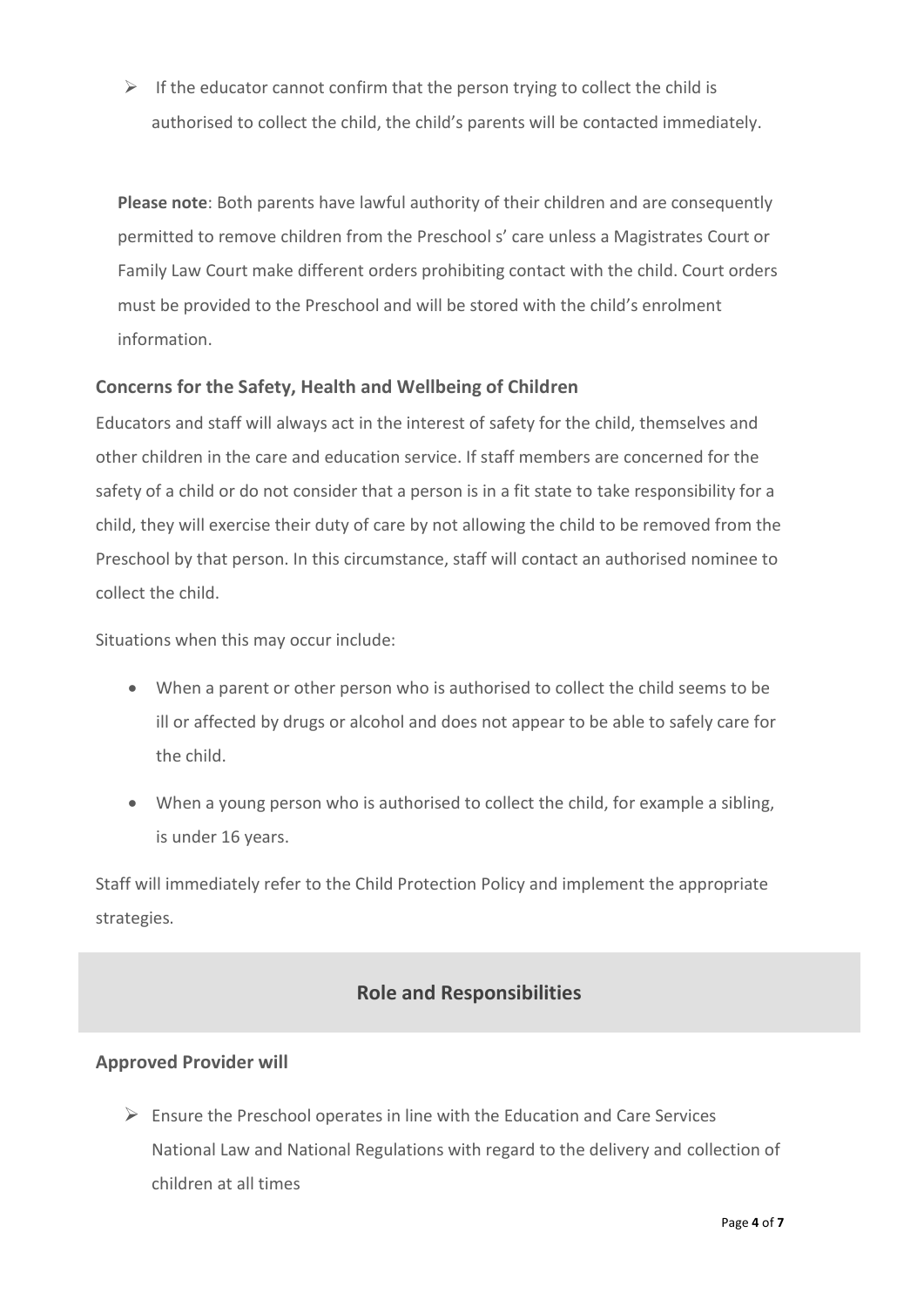#### **Nominated Supervisor will**

- $\triangleright$  Provide supervision, guidance and advice to ensure adherence to the policy at all times.
- $\triangleright$  Ensure children do not leave the Preschool except in accordance with the National Regulations (for example, with a parent, on an authorised excursion, on transportation as authorised, or for emergency medical treatment).
- $\triangleright$  Ensure that a parent of a child being educated and cared for by the Preschool may enter the Preschool premises at any time when the child is being educated and cared for by the service – except when:
	- Permitting entry would pose a risk to the safety of the children and staff or conflict with any duty of the Approved Provider, Nominated Supervisor or educator under the National Law, or
	- The Approved Provider or Nominated Supervisor reasonably believes that permitting the parent's entry would contravene a court order.
- $\triangleright$  Ensure an unauthorised person (as defined in the National Law) does not remain at the Preschool while children are present unless the person is under direct supervision or is an authorised person.

### **Early Childhood Educators will**

- $\triangleright$  Ensure accuracy of attendance record at all times.
- $\triangleright$  Be available for individual greeting and settling of children.
- $\triangleright$  Provide a supportive and welcoming environment for children and families to assist with separation and settling.
- $\triangleright$  Follow all Preschool procedures regarding the delivery, collection and transportation of children.
- $\triangleright$  Greet and farewell parents and caregivers directly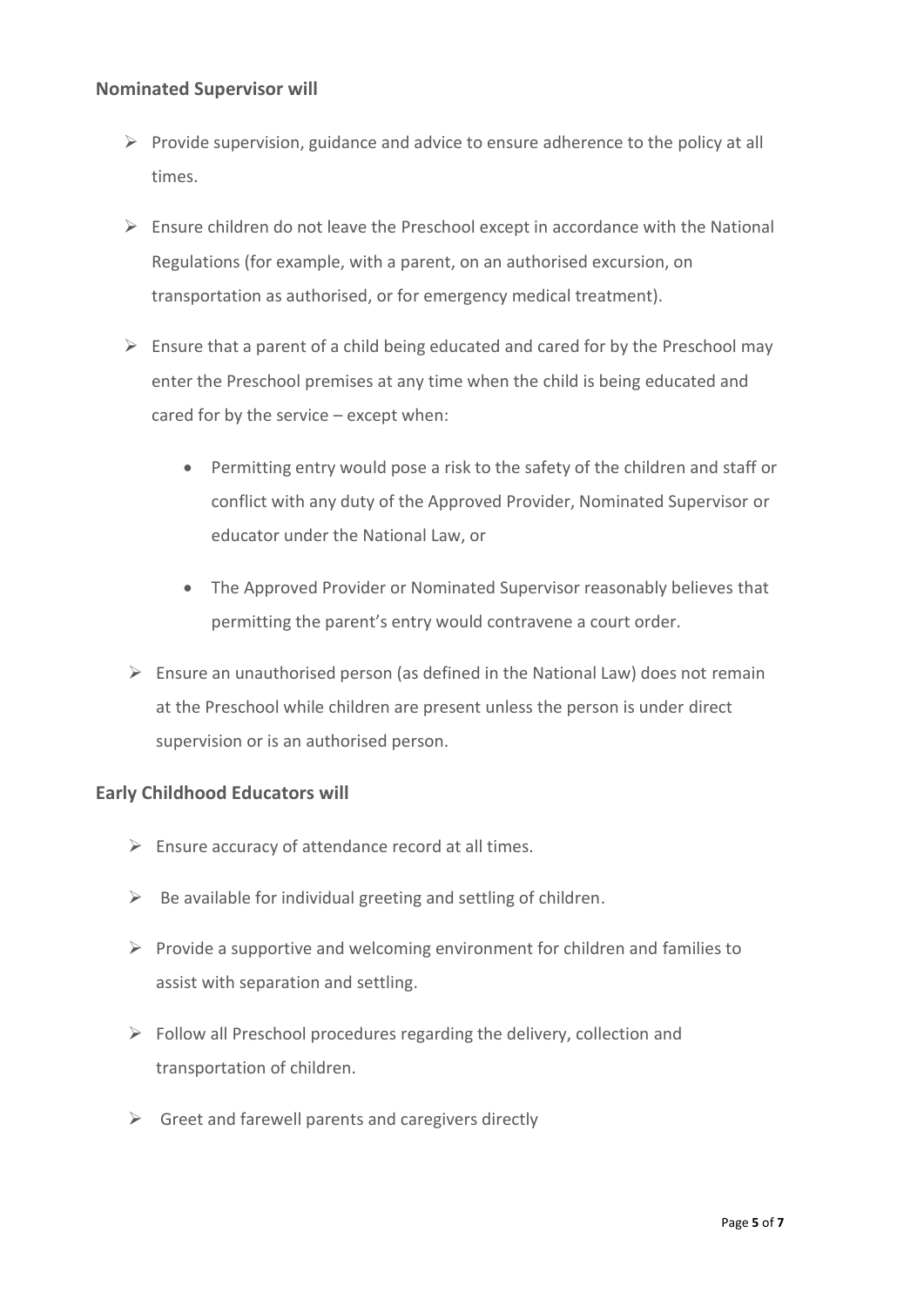### **Families will**

- $\triangleright$  Fill in the details of the attendance at the Preschool upon arrival and at the time of departure, including signature.
- $\triangleright$  Communicate any changes of routine with educators.
- $\triangleright$  Leave child in the direct care of a staff member.
- ➢ Ensure educators are aware your child has been collected from the Preschool.
- $\triangleright$  Provide the Preschool with any court orders relating to your child

## **Monitor, Evaluation and Review**

This policy will be monitored to ensure compliance with legislative requirements and unless deemed necessary through the identification of practice gaps, the service will review this Policy every two years.

Families and staff are essential stakeholders in the policy review process and will be given opportunity and encouragement to be actively involved.

In accordance with R. 172 of the Education and Care Services National Regulations, the service will ensure that families of children enrolled at the service are notified at least 14 days before making any change to a policy or procedure that may have significant impact on the provision of education and care to any child enrolled at the Preschool; a family's ability to utilise the service; the fees charged or the way in which fees are collected

➢ Education and Care National Law Act 2010: Sections 165, 167, 170

**Relevant Legislation**

- ➢ Education and Care National Regulations: 99, 102, 102(D), 157-161, 168(2)(f), 176
- ➢ Family Law Act 1975